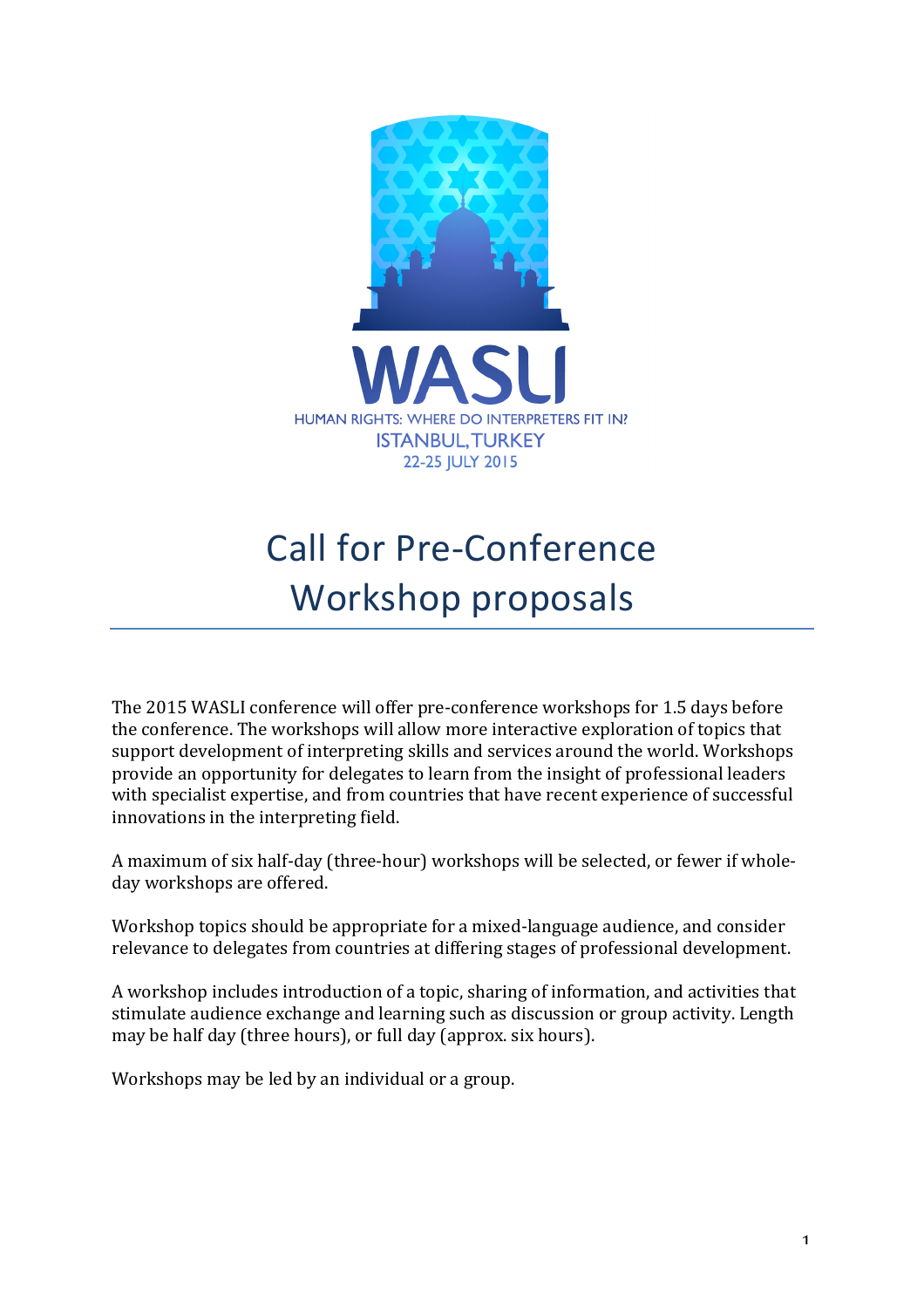The conference committee invites workshop proposals relevant to these themes:

**1. Establishing and developing interpreter training** 

Eg: curriculum, modes of delivery, resources, trainers, Deaf participants

#### **2.** Interpreting for specific consumer groups or settings

Eg: Deafblind, International Sign, Refugees and Migrants, Mental Health, Video Remote Interpreting.

### **3. Strengthening the profession**

Eg: establishing an interpreter association, mentoring, advocacy for interpreting provision, policy & working conditions, professional development and retention

### **4. Collaboration**

Eg: Deaf and hearing interpreters working together, supporting Deaf leadership in developing countries, cross-country (trans-national) learning and support, collaboration with allies(Deaf organisations, spoken language interpreters)

## Submitting a proposal

Please complete all sections of the Presentation Submission Form below.

### Deadline: April 1st, 2014

Email to: mailto:rachel.mckee@vuw.ac.nz?subject=WASLI workshops

Video submissions in International Sign: Upload a video clip, max 5 minutes, to YouTube (unlisted) and email us a link.

You will be notified whether your presentation has been accepted by May 1st, 2014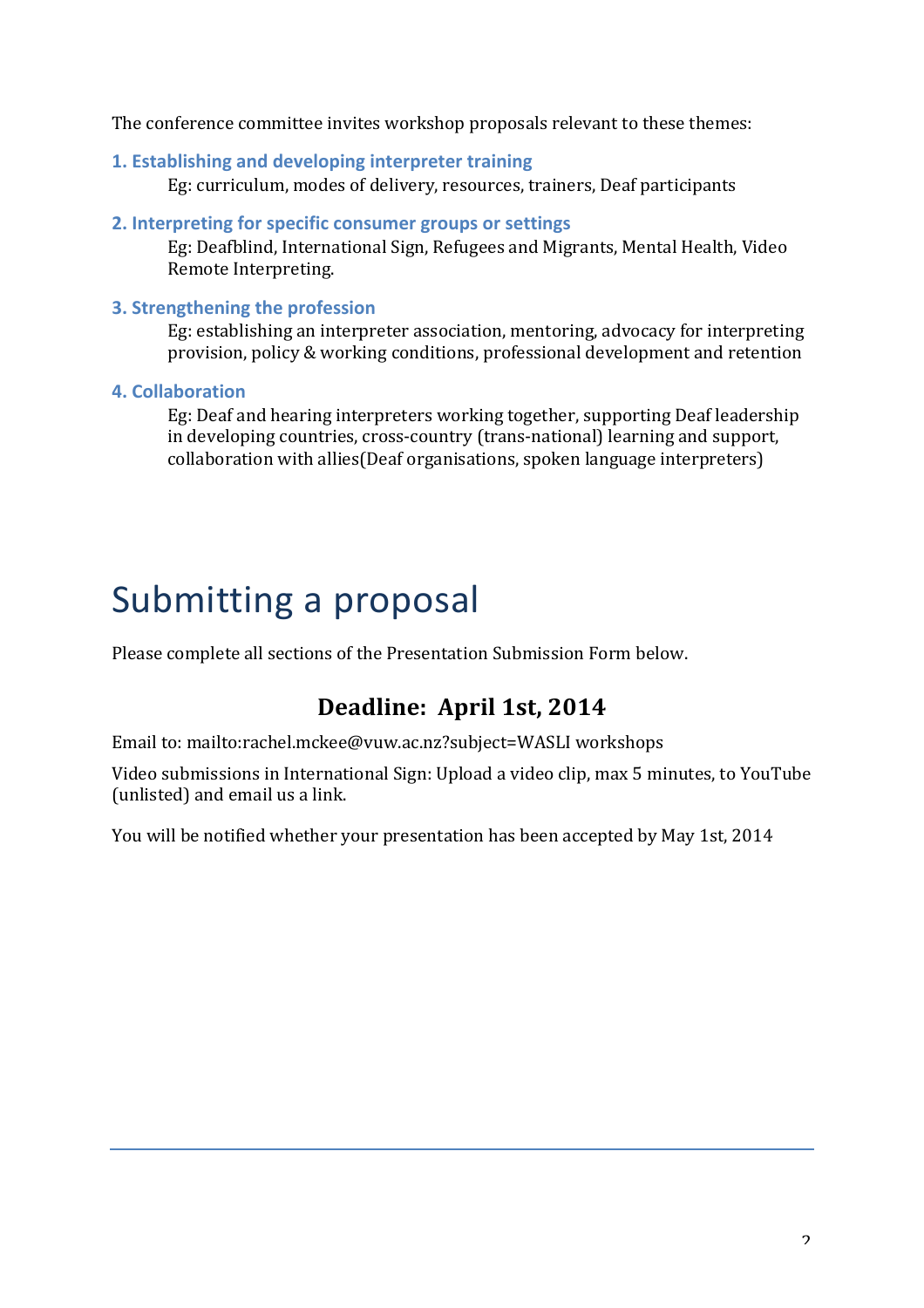## Workshop proposal form

### **Presenter/s details**

| Email | <u> 1989 - Andrea Station Books, amerikansk politiker (</u> |  |  |  |
|-------|-------------------------------------------------------------|--|--|--|
|       | $\square$ Deaf<br>$\Box$ Hearing<br>$\square$ Deafblind     |  |  |  |

Provide a brief statement about the workshops leader(s)' professional or community background relevant to this presentation:

*Max* 150 words (can be bullet points) or 1 minute video clip.

**Title of workshop** 

**Workshop length** 

 $\Box$  Half day  $\Box$  Full day

### **Outline of presentation content (max 300 words or three minute video)**